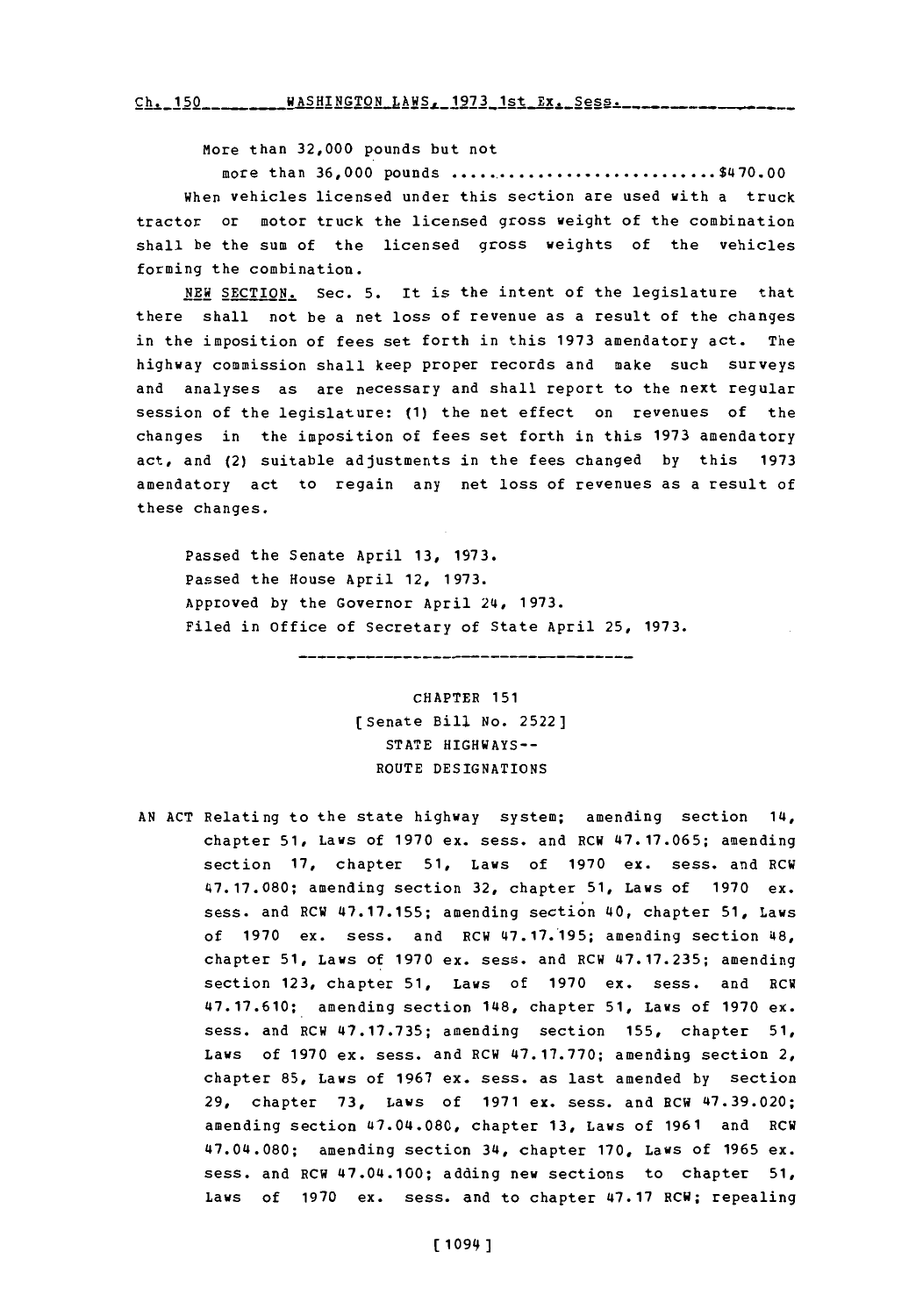section **26,** chapter **51,** Laws of **1970** ex. sess. and RCW **47.17.125;** repealing section 45, chapter **51,** Laws **of 1970** ex. sess. and RCW **47.17.220;** repealing section **108,** chapter **51,** Laws of **1970** ex. sess. and **RCW 47.17.535;** repealing section **47.56.370** chapter **13,** Laws of **1961** and RCW **47.56.370;** repealing section **10,** chapter **170,** Laws of **1965** ex. sess. and RCW **47.56.371;** and repealing section **11,** chapter **170,** Laws of **1965** ex. sess. and RCW **47.56.372.**

BE IT **ENACTED** BY THE **LEGISLATURE** OF THE **STATE** OF WASHINGTON:

Section **1.** Section 14, chapter **51,** Laws of **1970** ex. sess. and RCW **47,17.065** are each amended to read as follows:

**A** state highway to be known as state route number **16** is established as follows:

((Beginning at **a** junetion with state route number **3** near the southwest end of Sinclair inlet<sub>7</sub> thence northeasterly to a junction with state route number 460 in the vicinity west of Port Grchard; **also**

From that junction with state route number 160 in the vicinity west of Port erehardy thence southeasterly **by way of** the Taeoma Narrows Bridge to **a junetion** with state route number **5** at Tacema:))

Beginning at a junction with state route number 5 at Tacoma. thence northwesterly by way of the Tacoma Narrows Bridge and a iunction with state route number 160 in the vicinity west of Port Orchard to a jungtion with state route number 3 in the vicinity of Bremerton.

Sec. 2. Section **32,** chapter **51,** Laws of **1970** ex. sess. and RCW **47.17.155** are each amended to read as follows:

**<sup>A</sup>**state.highway to be known as state route number **97** is established as follows:

Beginning at the ((approach to the Biggs Rapids tell)) Washington=Oregon boundary on the interstate bridge across the Columbia river at Biggs Rapids, thence in a northerly direction to the junction with state route number 14 ((in the vicinity **of** Maryhilly also

**From** that Junction with state route number 44)) in the vicinity of Maryhill, thence in a northerly direction **by** way of Goldendale, thence northeasterly **by** way of Satus Pass to a junction with state route number 22 ( $($ at Toppenish; also

from that junetion with state route number 22)) at Toppenish, thence northwesterly south of the Yakima river to a junction with state route number **82** at Union Gap; also

((Beginning at **a** junction with state route number 82 in the vicinity north **of** Yakima; thesee northerly to a junetion with state route number 90 in the vicinity of Ellensburg; also))

Beginning at a junction with state route number **90** in the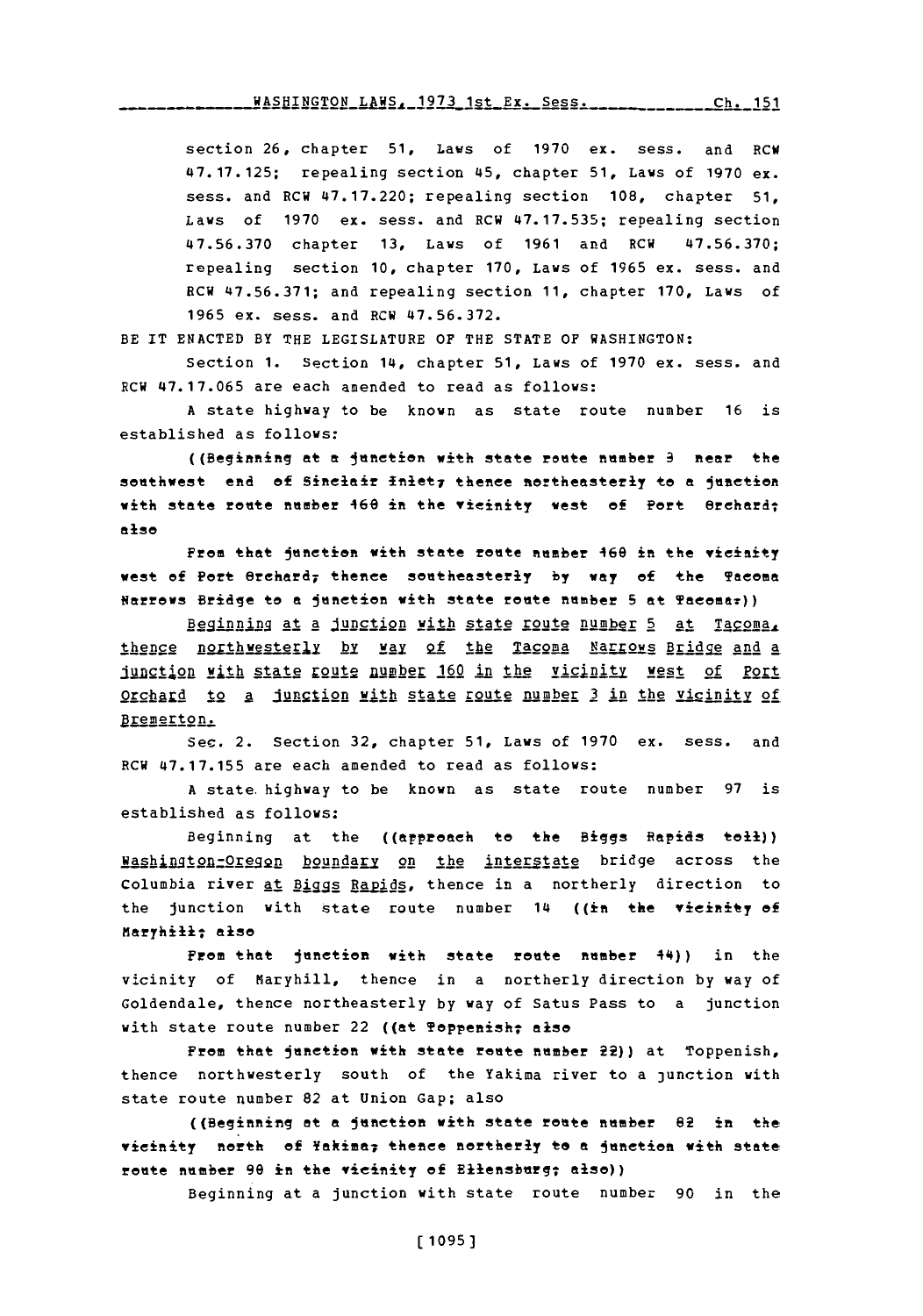Ch. 151\_\_\_\_\_\_\_\_\_\_WASHINGTON\_LAWS. 1973\_1st\_Ex. Sess. \_\_\_\_\_\_

vicinity east of Cle **Elum,** thence northeasterly **by** the most feasible route **by** way of Blewett Pass to a junction with state route number 2 in the vicinity of Peshastin; also

Beginning at a junction with state route number 2 in the vicinity ((northwest)) north of Wenatchee, thence northerly ((on the west side of the Columbia river)) by the most feasible route by way of the vicinities of Chelan, Pateros ((and)), Brewster, Okanogan, and Oroville to the international boundary line: PROVIDED, That until such times as the watergrade route between Chelan Station and Azwell, as designated by the highway commission, is constructed and opened to traffic the existing route on the west side of the Columbia river shall remain the traveled way of state route number 97.

Sec. **3.** Section 40, chapter **51,** Laws of **1970** ex. sess. and RCW **47.17.195** are each amended to read as follows:

**<sup>A</sup>**state highway to be known as state route number **108** is established as follows:

Beginning at a junction with state route number ((42)) **§l** in the vicinity west of McCleary, thence northeasterly to a junction with state route number **101** south of Shelton.

Sec. 4. Section 48, chapter **51,** Laws of **1970** ex. sess. and RCW **47.17.235** are each amended to read as follows:

**A** state highway to be known as state route number 124 is established as follows:

Beginning at a junction with state route number **((39S5))** 12 in the vicinity of Burbank, thence northeasterly **by** the most feasible route to a point in the vicinity of Eureka, thence easterly **by** the most feasible route to a junction with state route number **125** ((in the vicinity of Prescott; also

From that junction with state route number 425)) in the vicinity of Prescott, thence easterly to a junction with state route number 12 in the vicinity northeast of waitsburg.

That portion of state route number 124 lying between the junction with state route number 12 and the county road to Ice Harbor Dam to be known as "Ice Harbor Drive".

**NEW** SECTION. Sec. **5.** There is added to chapter **51,** Laws of **1970** ex. sess. and to chapter **47.17** RCH a new section to read as **follows:**

**<sup>A</sup>**state highway to be known as state route number 143 is established as follows:

Beginning at the Washington-Oregon boundary on the interstate bridge across the Columbia river in the vicinity of McNary Dam, thence northerly **by** the most feasible route to a junction with state route number 14 in the vicinity of Plymouth: PROVIDED, That this section shall not become effective until tolls are no longer charged on this bridge and until the highway commission has entered into an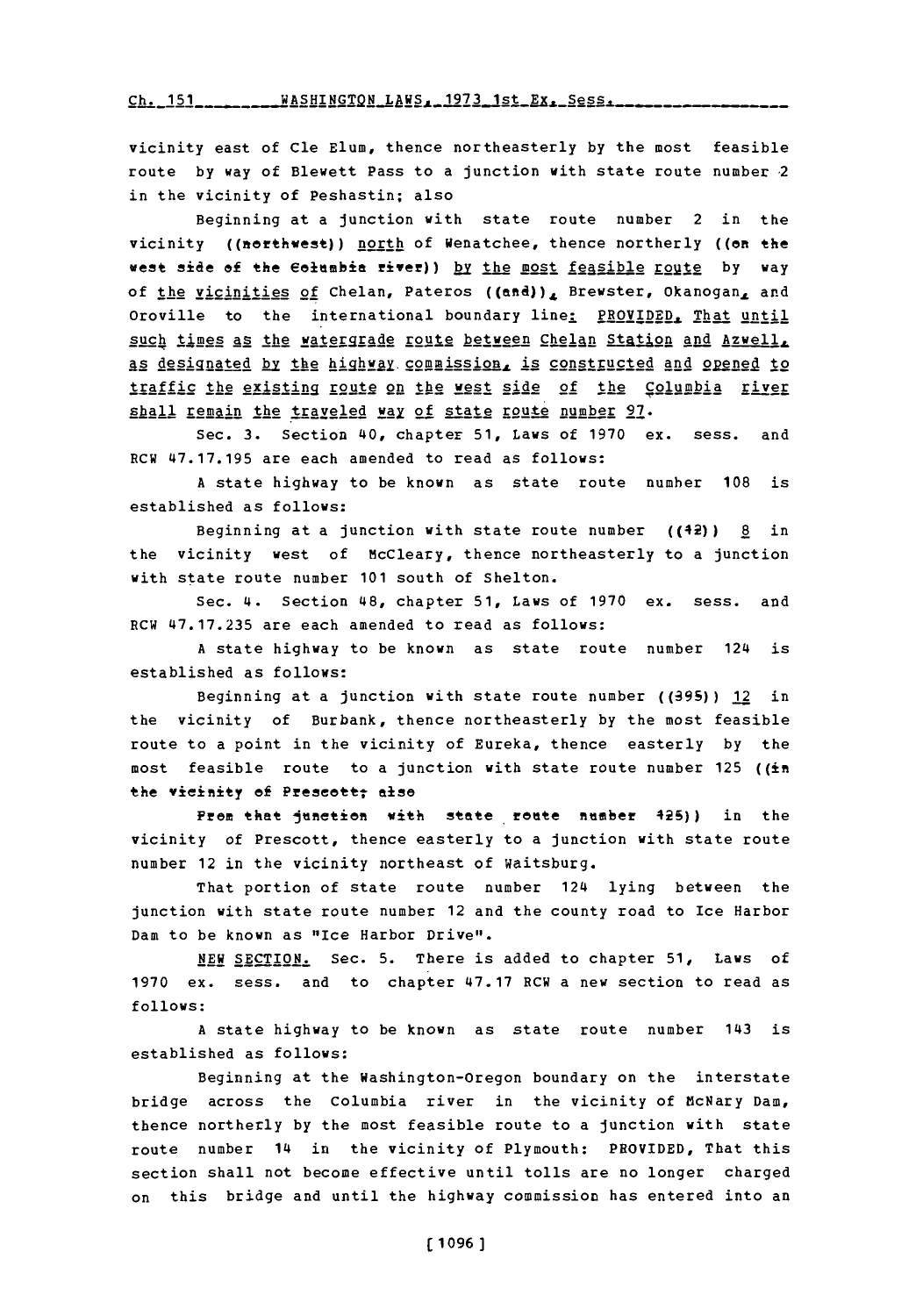agreement with the state of Oregon or a political subdivision or municipal corporation of the state of Oregon or an instrumentality thereof providing for the maintenance and operation of this bridge.

**NEW** SECTION. Sec. **6.** There is added to chapter **51,** Laws of **1970** ex. sess. and to chapter **47.17** RCW a new section to read as **follows:**

**A** state highway to be known as state route number **197** is established as follows:

Beginning at the Washington-Oregon boundary on the interstate bridge across the Columbia river in the vicinity of The Dalles, thence northerly **by** the most feasible route to a junction with state route number 14: PROVIDED, That this section shall not become effective until tolls are no longer charged on this bridge and until the highway commission has entered into an agreement with the state of Oregon or a political subdivision or municipal corporation of the state of Oregon or an instrumentality thereof providing for the maintenance and operation of this bridge.

**NEW** SECTION. Sec. **7.** There is added to chapter **51,** Laws of **1970** ex. sess. and to chapter **47.17** RCW a new section to read as **follows:**

**A** state highway to be known as state route number **276** is established as follows:

Beginning at a junction with state route number **195** west of Pullman, thence easterly and southeasterly to a junction with state route number **270** east of Pullman.

Sec. **8.** Section **123,** chapter **51,** Laws of **1970** ex. sess. and RCW **47.17.610** are each amended to read as follows:

**A** state highway to be known as state route number 410 is established as follows:

Beginning at a junction with state route number **167** at Sumner, thence in an easterly ((to a junction with state route number 465 in the vicinity)) direction by way of Buckley((; alse

*Prom* that Itnnetion with state route number 46S in the **vieiftity** of Buckley<sub>7</sub> thence northerly to a junction with state route number  $464$  at)), Enumclaw((; also

From that junction with state route number 464 at Enumclawy thence southeasterly by way of)), and Chinook Pass, to a junction with state route number 12 northwest of Yakima; PROVIDED, That until such time as state route number 167 is constructed and opened to traffic on an anticipated ultimate alignment from a **junction** with state route number 5 pear Tacoma easterly to Sumner on the north side of the Puyallup river, the public highway between state route number **5 in Tacoma and state route number 161 in Sumner, on the south side** of the Puyallup river, shall remain on the state highway system.

NEW SECTION. Sec. 9. There is added to chapter 51, Laws of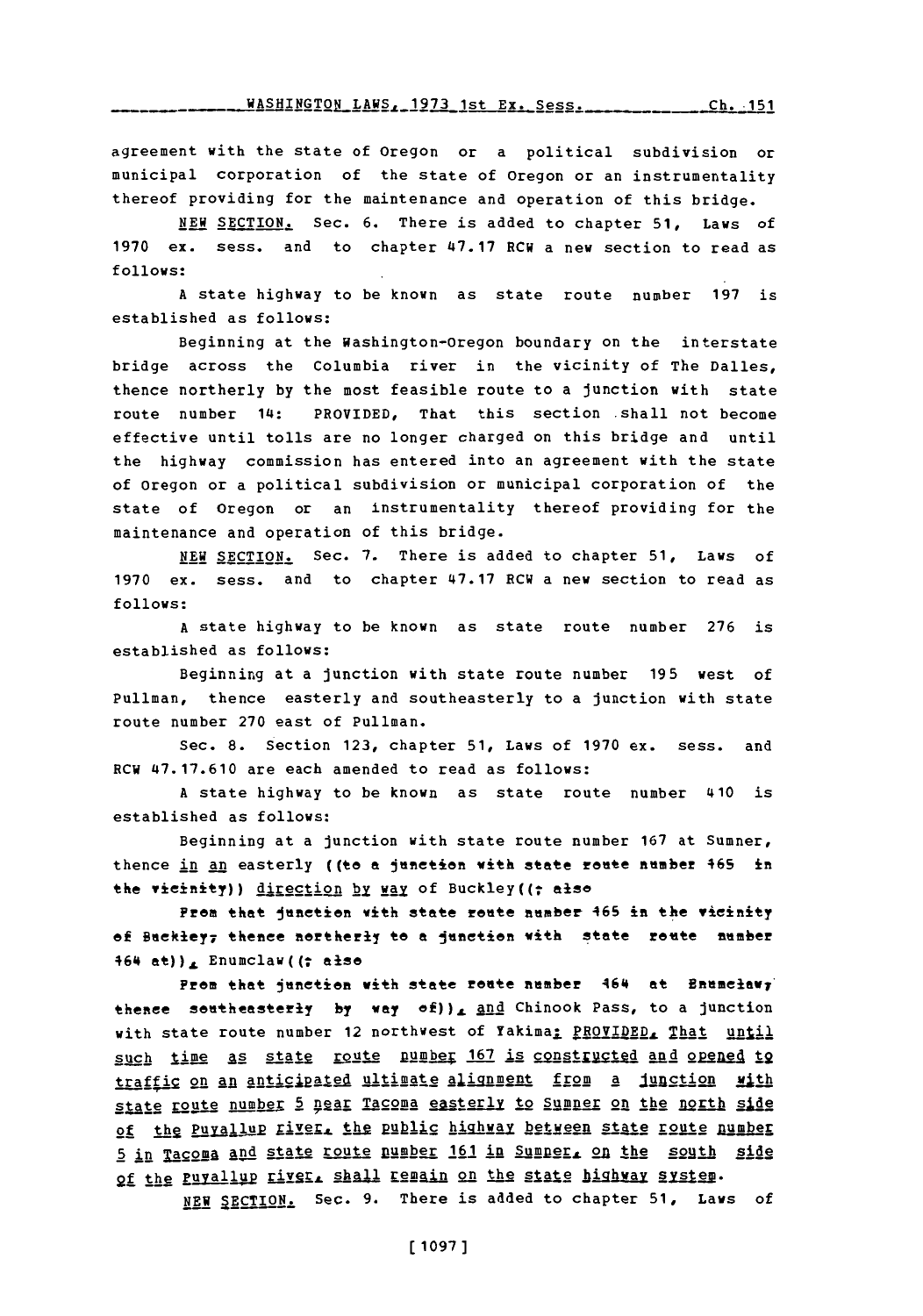**Ch. 151 WASHINGTON LAWS, 1973 1st Ex. Sess.** 

**1970** ex. sess. and to chapter **47.17** RCW a new section to read as **follows:**

**A** state highway to be known as state route number 821 is established as follows:

Beginning at a junction with state route number 82 in the vicinity north of Yakima, thence northerly to a junction with state route number 82 south of Ellensburg.

Sec. **10.** Section 2, chapter **85,** Laws of **1967** ex. sess. as last amended **by** section **29,** chapter **73,** Laws of **1971** ex. sess. and RCW **47.39.020** are each amended to read as follows:

The following portions of highways are designated as part of the scenic and recreational highway system:

(1) State route number 2, beginning at the crossing of Woods creek at the east city limits of Monroe, thence in an easterly direction **by** way of Stevens pass to a junction with state route number **97** in the vicinity of Peshastin;

(2) State route number **3,** beginning at a junction with state route number **106** in the vicinity of Belfair, thence in a northeasterly direction to a junction with Arsenal Way south of Bremerton; also

Beginning at a junction of Carr Boulevard north of Bremerton thence northeasterly to a junction with state route number 104 in the vicinity of Port Gamble;

**(3)** State route number **8,** beginning at a junction with state route number 12 in the vicinity of Elma, thence easterly to a junction with state route number **101** near Tumwater;

(4) State route number **10,** beginning at Teanaway junction, thence easterly to a junction with state route number **131** west of Ellensburg;

**(5)** State route number 12, beginning at a junction with a county road approximately 2.8 miles west of the crossing of the Wynooche river which is approximately 1.2 miles west of Montesano, thence in an easterly direction to a junction with state route number **8** in the vicinity of Elma; also

Beginning at the Burlington Northern Railroad bridge approximately 3.4 miles west of Dixie, thence in a northerly and easterly direction **by** way of Dayton, Dodge, and Pomeroy to a junction with a county road approximately 2.4 miles west of a junction with state route number **129** at Clarkston;

**(6)** State route number 14, beginning at the crossing of Gibbons creek approximately **0.9** miles east of Washougal, thence in an easterly direction **by** way of Stevenson to a westerly junction with state route number **97** in the vicinity of Maryhill; also

Beginning at the easterly junction with state route number **<sup>97</sup>** in the vicinity of Maryhill, thence easterly along the north bank of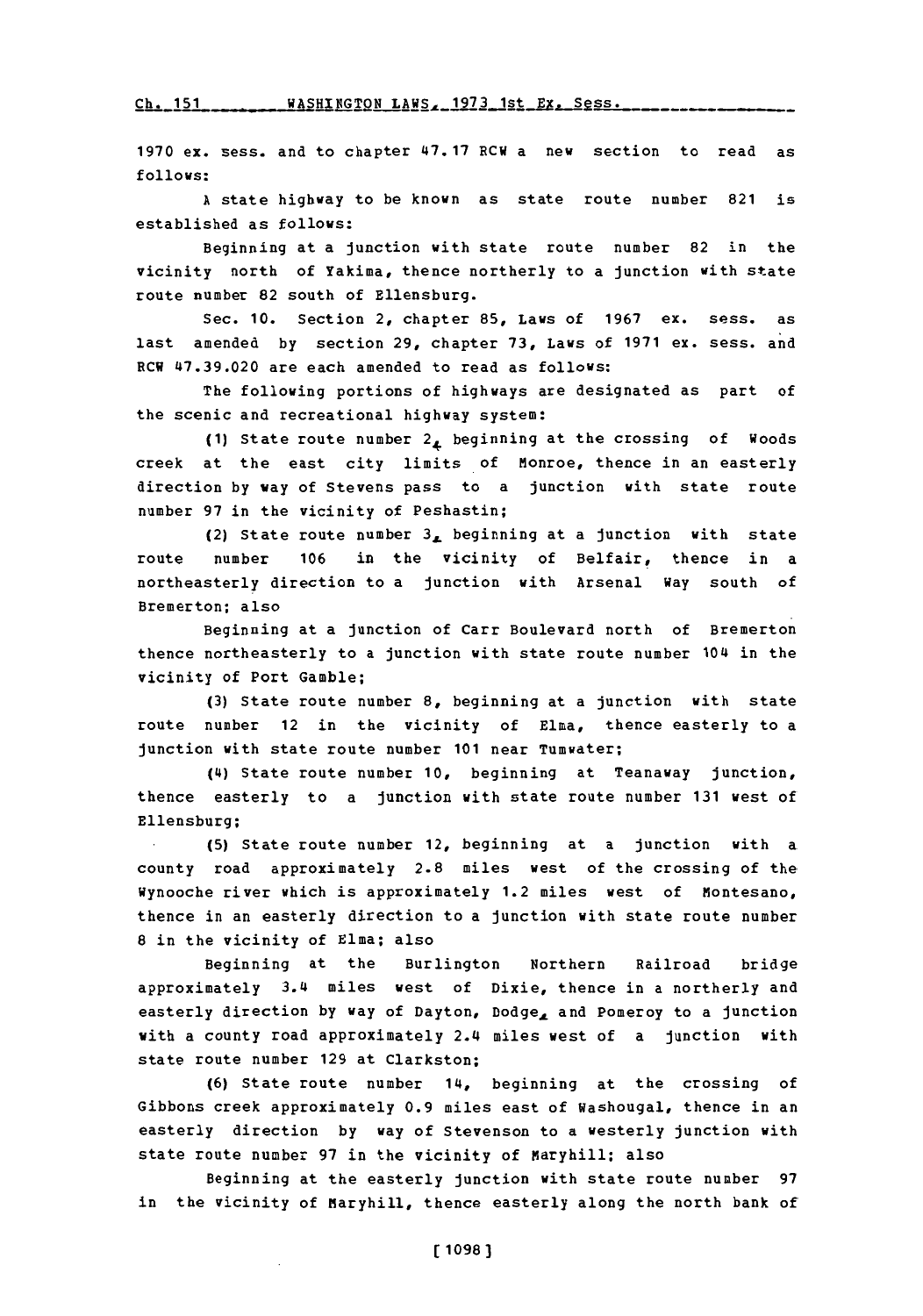the Columbia river to a point in the vicinity of Plymouth;

(7) State route number 17, beginning at a junction with state route number 395 in the vicinity of Eltopia, thence in a northwesterly direction to the south end of the overcrossing of state route number 90, in the vicinity of Moses Lake; also

Beginning at a junction with Grape Drive in the vicinity of Moses Lake, thence northwesterly and northerly by way of Soap Lake to a junction with state route number 2 west of Coulee City;

(8) State route number 20, beginning at the Keystone ferry slip on Whidbey Island, thence easterly and northerly to a junction with Rhododendron road in the vicinity east of Coupeville: also

Beginning at a junction with Sherman road in the vicinity west of Coupeville, generally northerly to a junction with Miller road in the vicinity southwest of Oak Harbor: also

Beginning at a junction with Torpedo road in the vicinity northeast of Oak Harbor, thence northerly by way of Deception Pass to a junction with state route number 20 north in the vicinity southeast of Anacortes; also

Beginning at the crossing of Hanson creek approximately 6.0 miles west of Lyman, thence easterly by way of Concrete, Marblemount, Diablo Dam, and Twisp to a junction with state route number 153 southeast of Twisp; also

Beginning at a junction with state route pumber 21 approximately three miles east of Republic, thence in an easterly direction to a junction with state route nuber 395 at the west end of the crossing over the Columbia river at Kettle Falls; also

Beginning at a junction with a county road 2.76 miles east of the junction with state route number 395 in Colville, thence in a northeasterly direction to a junction with state route number 31 at Tiger: thence in a southerly direction to a junction with state route number 2 at Newport;

(9) State route number 21, beginning at the Keller ferry slip on the north side of Roosevelt lake, thence in a northerly direction to the crossing of Granite creek approximately fifty-four miles north of the Keller ferry;

(10) ((State route number  $\partial \theta$ ; beginning at a junction with state route number 24 to Curlew, east of Republic, thence in an easterly direction to a junction with state route number 395 at the west end of the crossing over the Columbia river at Kettle Palls;

(11) State route number 317 beginning at Newport, thence in a northerly direction to a junction with state route number 294 in the vicinity of Tiger;

(12))) State route number 90, beginning at the CMSTPP railroad overcrossing approximately 2.3 miles southeast of North Bend, thence in an easterly direction by way of Snoqualmie pass to the crossing of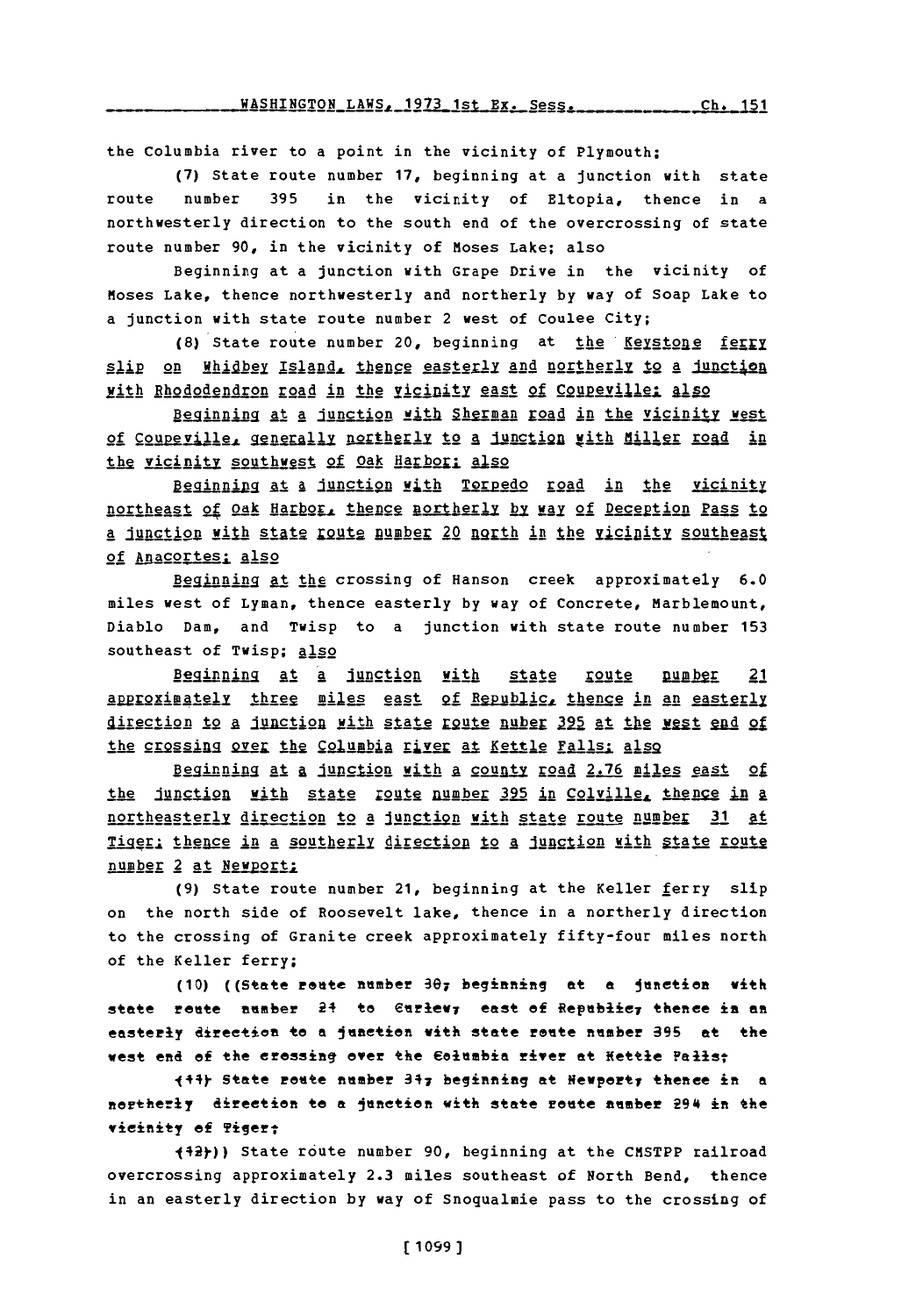Ch. 151 **WASHINGTON LAWS, 1973 1st EX. Sess.** 

the Cle Elum river approximately **2.6** miles west of Cle Elum;

**((143y-)) III)\_** State route number **97,** beginning at the crossing of the Columbia river at Biggs Rapids, thence in a northerly direction to the westerly junction with state route number 14 in the vicinity of Maryhill; ((also

Beginning at the crossing of Selah-Hoxee canal approximately 5*r4* miles north of Yakima thence in a northerly direction to the upper Wilson ereek crossing approximately 33r4 miles north of **Yakima**?

144y)) 2. State route number **101,** beginning at a junction with state route number **109** in the vicinity of Queets, thence in a northerly, northeasterlyL and easterly direction **by** way of Forks to the west boundary of the Olympic national park in the vicinity of Lake Crescent; also

Beginning at Sequim Bay state park, thence in a southeasterly and southerly direction to a junction with the Airport road north of Shelton; also

Beginning at a junction with a county road 2.64 miles south of the junction with state route number **3** in Shelton, thence in a southerly and southeasterly direction to the west end of the Black Lake road overcrossing in the vicinity northeast of Tumwater;

((445)) **(13)** State route number 104, beginning at a junction with state route number **101** in the vicinity south of Discovery bay, thence in a southeasterly direction to the vicinity of Shine on Hood Canal; also

Beginning at a junction with state route number **3** east of the Hood Canal crossing, thence northeasterly to Port Gamble;

.((146y)) **\_I.11!)** State route number **105,** beginning at a junction with state route number **101** at Raymond, thence westerly and northerly **by** way of Tokeland and North Cove to the shore of Grays Harbor north of Westport; also

Beginning at a junction with state route number **105** in the vicinity south of Westport, thence northeasterly to a junction with state route number **101** at Aberdeen;

**)) 1(1. )5** State route number **106,** beginning at a junction with state route number **101** in the vicinity of Union, thence northeasterly to a junction with state route number **3** in the vicinity of Belfair;

**((J48Y)) (161** State route number **109,** beginning at a junction with a county road approximately **3.0** miles northwest of the junction with state route number **<sup>101</sup>**in Hoquiam thence, in a northwesterly direction **by** way of Ocean City, Copalis, Pacific Beach, and Moclips to a junction with state route number **101** in the vicinity of Queets;

**((149y)) 17)** State route number 112, beginning at the easterly boundary of the Makah Indian reservation, thence in an easterly direction to the vicinity of Laird's corner on state route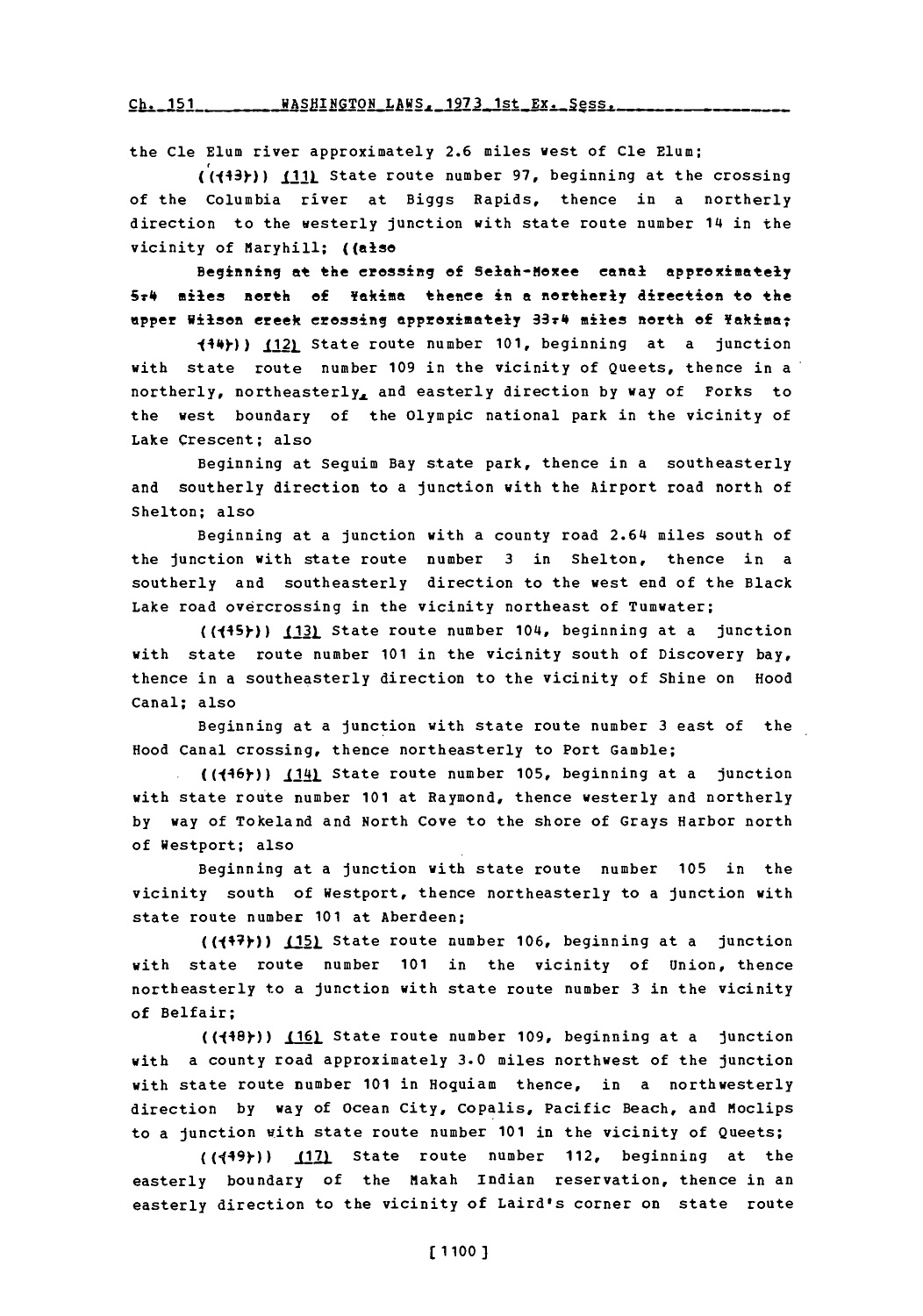number **101;**

(( $20f$  State route number 443; beginning at the Keystone ferry slip on Whidbey island<sub>7</sub> thence easterly to a junction with state route number 525:

124).)) **\_(.12)** State route number **126,** beginning at a junction with state route number 12 in the vicinity of Dayton, thence in a northeasterly direction to a junction with state route number 12 in the vicinity west of Pomeroy;

(( $22$ )) (19) State route number 153, beginning at a junction with state route number **97** in the vicinity of Pateros, thence in a northerly direction to a junction with state route number 20 in the vicinity-south of Twisp;

**((123y)** 10 State route number **155,** beginning at a junction with state route number 2 in the vicinity north of Coulee City, thence in a northeasterly direction to the boundary of the federal reservation at the Grand Coulee dam; also

Beginning at a junction with a county road **2.07** miles north of the junction with 12th street in Elmer *City*, thence in a northwesterly direction to the west end of the crossing of Omak creek east of 0mak;

(( $2\$ <sup>+</sup>)) <u>(21)</u> State route number 206, Mt. Spokane Park Drive, beginning at a junction with state route number 2 near the north line of section **3,** township **26 N,** range 43 **E,** thence northeasterly to a point in section 28, township 28 N, range 45 E at the entrance to Mt. Spokane state park;

(( $125$ ) State route number  $2947$  beginning at a junction with a county road ?46 miles east of the Junction with state route member **39** n Eoiviley thenee in **a** northeasterly **direction to a** junction **with state route number 34 at Tiger;** 

126)) (22) State route number **395,** beginning at a point approximately **2.6** miles north of Pasco thence in a northerly direction to a junction with state route number **17** in the vicinity of Eltopia; also

Beginning at the north end of the crossing of Mill creek in the vicinity of Colville, thence in a northwesterly direction to a junction with state route number **30** at the west end of the crossing over the Columbia river at Kettle Falls;

((<sup>{27}</sup>) (23) State route number 401, beginning at a junction with state route number **101** at Point Ellice, thence easterly and northerly to a junction with state route number  $(5)$ )  $\frac{1}{2}$  in the vicinity north of Naselle;

**((128y))** (241 State route number 504, beginning at a junction with state route number **5** in the vicinity north of Castle Rock, thence in an easterly direction **by** way of St. Helens and spirit lake to Mt. St. Helens;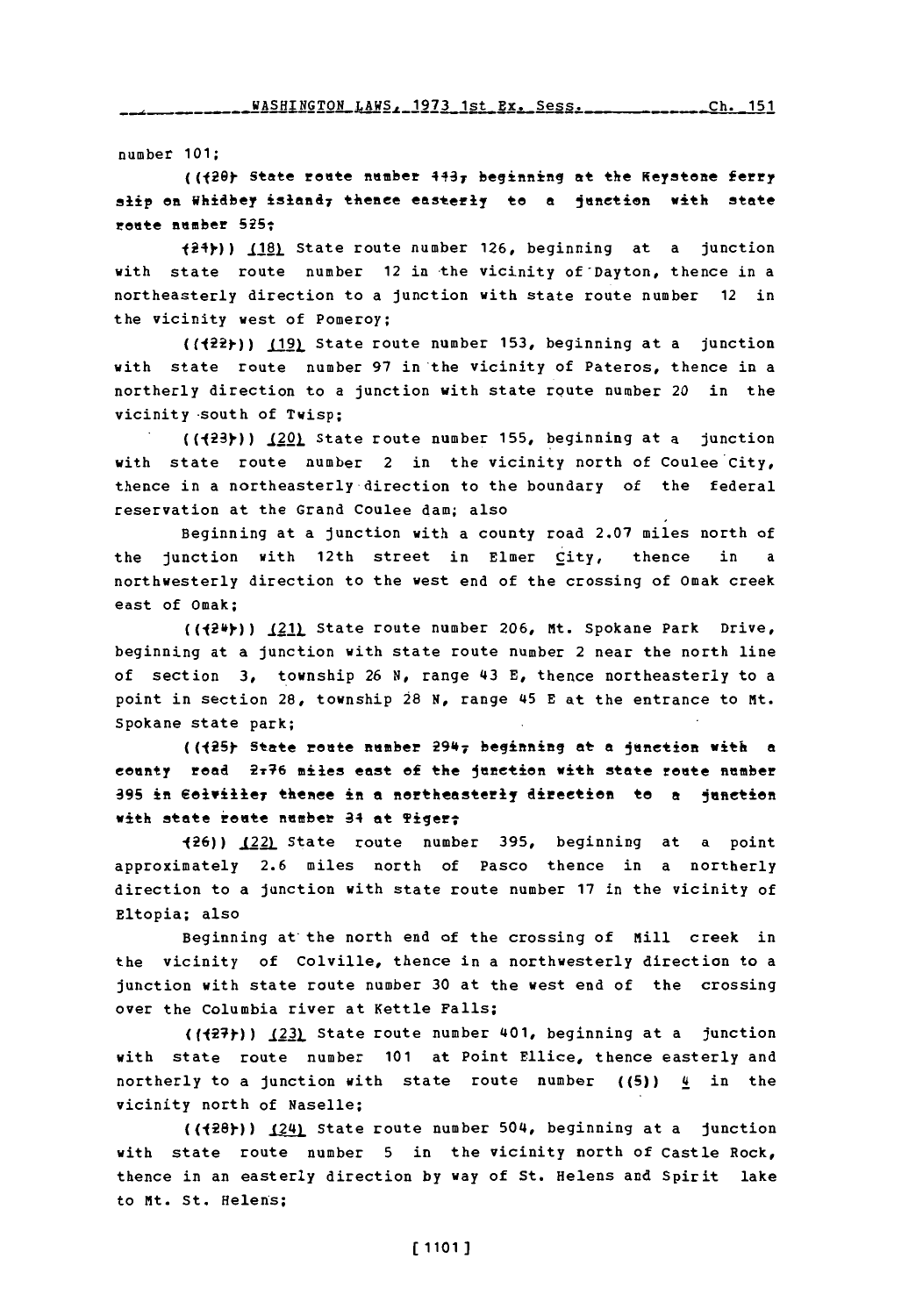Ch. 151. \_\_\_\_\_\_\_WASHINGTON LAWS, 1973 1st Ex. Sess.

((429)) (25) State route number 525, beginning at a junction with Maxwellton road in the southern portion of Whidbey Island, thence northwesterly to a junction with ((Rhododendron road in the **vicinity east of Eoupew±ier also**

Beginning at a junction with Sherman road in the vicinity west of Coupeville; generally northerly to a junction with Miller road in the vicinity southwest of  $\theta$ ak Harbor; also

Beginning at a junction with **Torpedo** road in the wicinity northeast **Of** eatk Harbor;7 thenee northerly **by way of** Deception pass to **a janetion** with state route number Sa6 in the vicinity **southeast of** Anacortes)) state route number 20 east of the the Keystone ferry  $slip:$ 

((430)) <u>(26)</u> State route number 542, beginning at the Nugent crossing over the Nooksack river approximately **7.7** miles northeast of Bellingham, thence easterly to the vicinity of Austin pass in Whatcom count y.

1271 State route number 821, beginning at a junction with state route number 82 at the Yakima firing center interchange, thence in a northerly direction to a junction with state route number 82 at the Thrall road interchange.

Sec. **11.** Section 47.04.080, chapter **13,** Laws of **1961** and RCU 47.04.080 are each amended to read as follows:

The highway commission is empowered to join financially or otherwise with any other state or any county, city, or town of any other state, or with any foreign country, or any province or district of any foreign country, or with the federal government or any agency thereof, or with any or all thereof, for the erecting ((and)), constructing, **Qperating, OF maintaining** of any bridge, trestle, or any other structure, for the continuation or connection of any state highway across any stream, body of water, gulch, navigable water, swamp, or other topographical formation requiring any such structure and forming a boundary between the state of Washington and any other state or foreign country, and for the purchase or condemnation of right of way therefor.

Sec. 12. Section 34, chapter **170,** Laws of **1965** ex. sess. and RCW 47.04.100 are each amended to read as follows:

Unless otherwise provided, whenever **by** statute a new highway or extension is added to ((either)) the ((primary or secondary)) state highway system, no existing city street or county road shall be maintained or improved **by** the state highway commission as a temporary route of such new highway or extension pending the construction of the new highway or extension on the location adopted **by** the state highway commission.

Sec. **13.** Section **17,** chapter **51,** Laws of **1970** ex. sess. and ECU **47.17.080** are each amended to read as follows: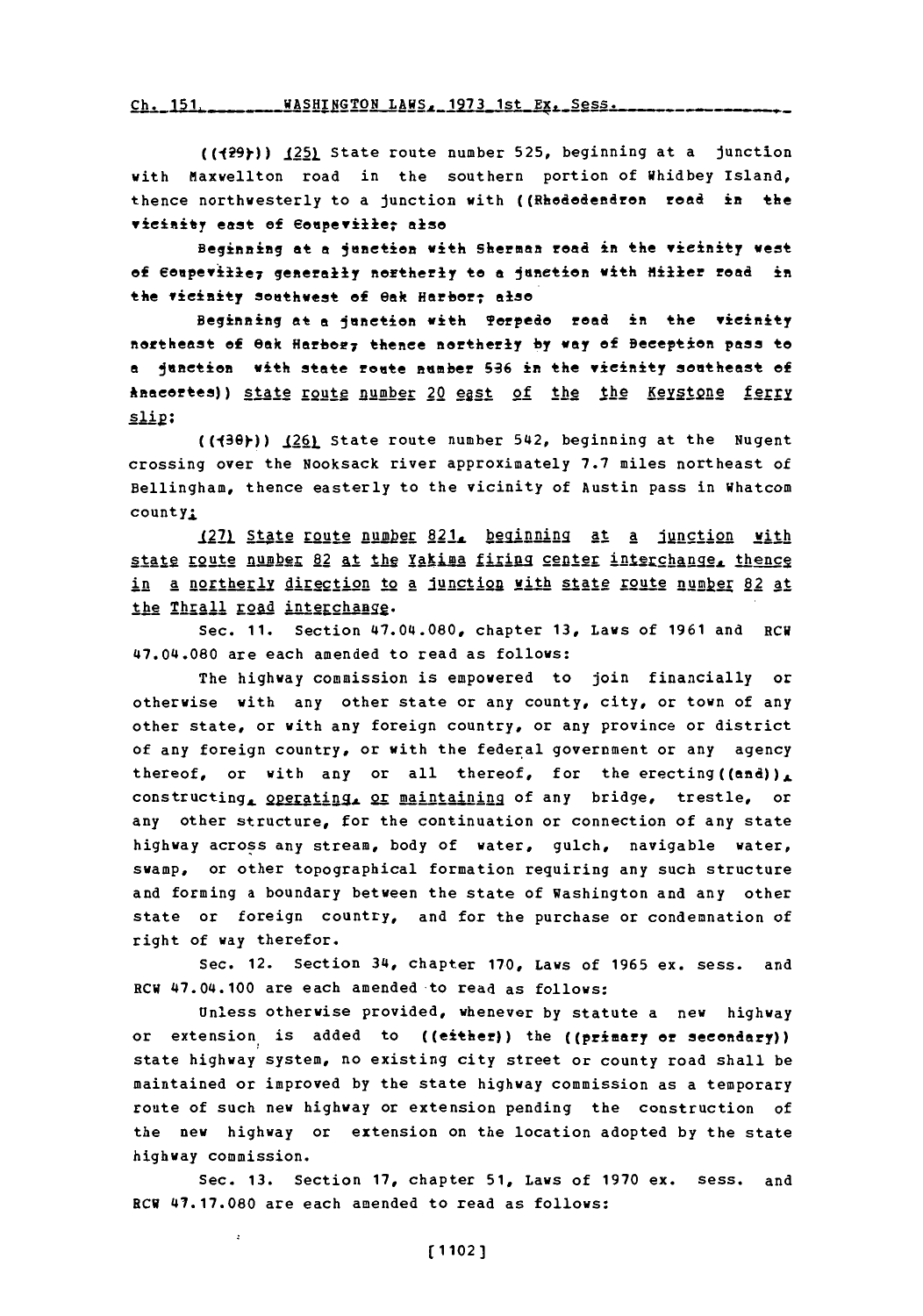WASHINGTON LAWS, 1973 1st Ex. Sess. \_\_\_\_\_\_\_\_\_\_\_\_\_\_\_ Ch. 151

A state highway to be known as state route number 20 is established as follows:

Beginning at a junction with state route number ((536 east of Whitney, thence northeasterly and easterly by way of Burlington, Sedro Woolley; Concrete and Marblemount to Biable dam; thence easterly by the most feasible route by way of Twisp to a junction with state route number 453 in the vicinity south of Twisp; also

Prom that junction with state route number 453 in the vicinity south of Twisp; thence easterly by the most feasible route to a junstion with state route number 97 in the vicinity south of ekanogan: also

Beginning at a wye connection with state route number 20 southwest of @kanogan, thence southwesterly to a junction with state route number 97 in the vicinity of Malott: PROVIBEB7 That until such times as state route number 20 from southwest of Okanogan to the vicinity of Malott is actually constructed on the location adopted by the highway commission, no existing county roads shall be maintained or improved by the highway commission as a temporary route of said state route number 20; also

Beginning at a junction with state route number 20 in the vicinity of Okanogan; thence northeasterly on the west side of the Okanogan river to a junction with state route number 97 north of  $\theta$ makr)) 101 in the vicinity of Discovery Bay, thence northeasterly via the most feasible route to Port Townsend; also

From the Keystone ferry dock on Whidbey Island, thence northeasterly by the most feasible route by way of Deception Pass, Burlington, Sedro Woolley, Concrete, Newhalem, Winthrop, Twisp, Okanogan, Tonasket, Republic, Kettle Falls, Colville, and Tiger; thence southerly and southeasterly to a junction with state route number 2 at Newport.

Sec. 14. Section 27, chapter 51, Laws of 1970 ex. sess. and RCW 47.17.130 are each amended to read as follows:

A state highway to be known as state route number 31 is established as follows:

Beginning at a junction with state route number  $((\hat{z} + a^*)$ Wewport)) 20 at Tiger, thence northerly by way of Metaline Falls to the international boundary.

Sec. 15. Section 148, chapter 51, Laws of 1970 ex. sess. and RCW 47.17.735 are each amended to read as follows:

A state highway to be known as state route number 525 is established as follows:

Beginning at a junction with state route number 5 in the vicinity south of Everett, thence northwesterly to Mukilteo; also

Beginning at the vicinity of Columbia Beach in the southern portion of Whidbey Island, thence ((northerly by way of Beception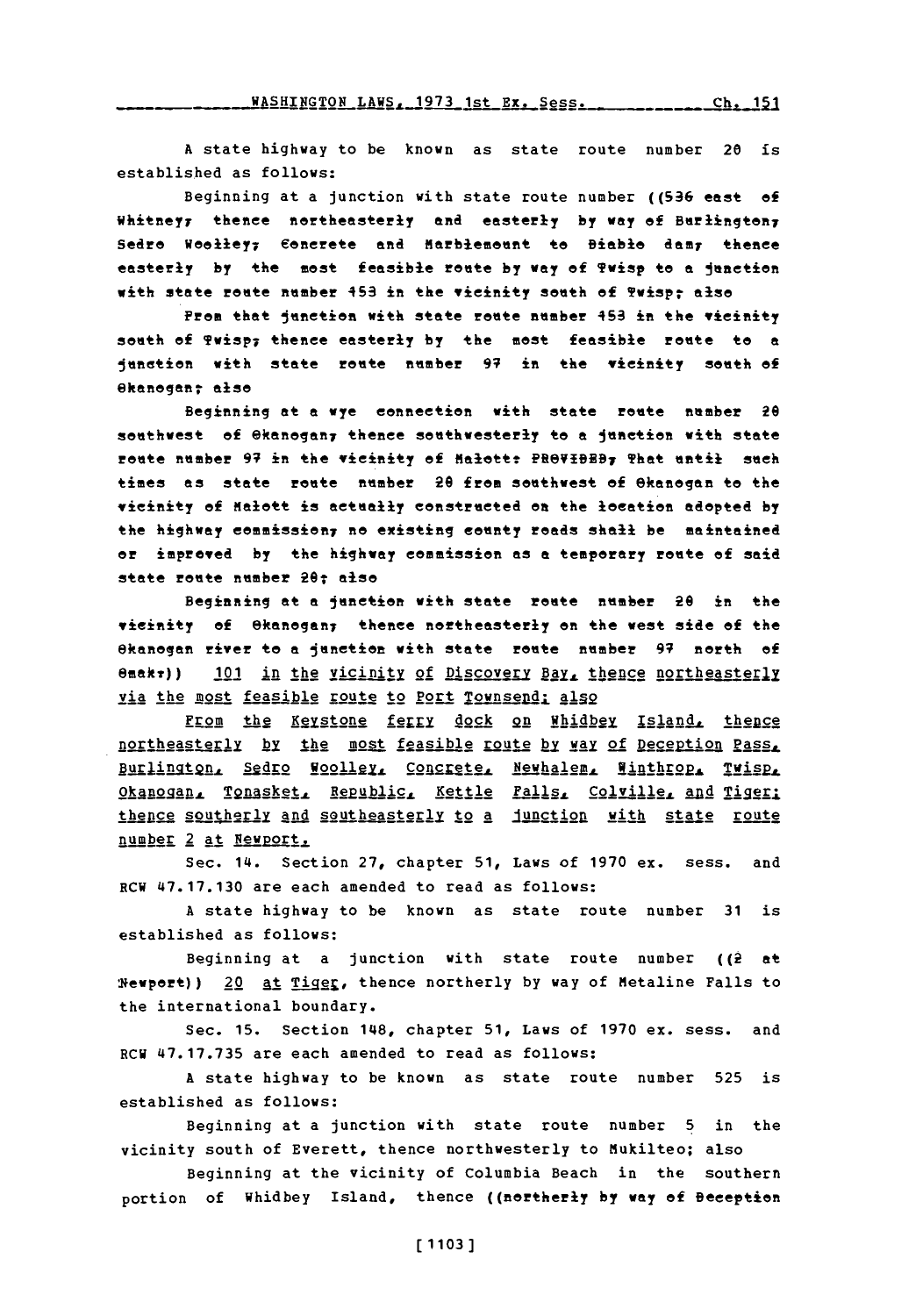Ch- **IS1 WASHTNGTON** LAWS- **1973** 1st Ex. Seks.

Pass to a junction with state route number 536 in the vicinity southeast of Anacortes) } northwesterly to a junction with state route pumber 20 in the vicinity east of Keystone.

Sec. **16.** Section **155,** chapter **51,** Laws of **1970** ex. sess. and ECW **47.17.770** are each amended to read as follows:

**A** state highway to be known as state route number **536** is established as follows:

Beginning at ((knacortes)) a junction with state route number 20 at Fredonia, thence easterly to a junction with state route number **5** at Mt. Vernon.

**NEW** SECTION. Sec. **17.** There is added to chapter **51,** Laws of **1970** ex. sess. and to chapter **47.17** RCW a new section to read as **follows:**

**<sup>A</sup>**state highway to be known as state route number 20 north is established as follows:

Beginning at Anacortes, thence easterly via the most feasible route to a junction with state route number 20 southeast of Anacortes.

**NEW SECTION.** Sec. **18.** There is added to chapter **51,** Laws of **1970** ex. sess. and to chapter **47.17** RCW a new section to read as **follows:**

**<sup>A</sup>**state highway to be known as state route number **213** is established as follows:

Beginning at a junction with state route number **97** in the vicinity of Malott, thence northeasterly to a junction with state route number 20 southwest of Okanogan: PROVIDED, That until such time as this route is actually constructed on the location adopted **by** the highway commission, no county roads shall be maintained or improved **by** the highway commission as a temporary route.

**N. SECTION.** Sec. **19.** There is added to chapter **51,** Laws of **1970** ex. sess. and to chapter **47.17** RCU a new section to read as **follows:**

**A** state highway to be known as state route number **215** is established as follows:

Beginning at a junction with state route number 20 in the vicinity of Okanogan, thence northeasterly on the west side of the Okanagan river to a junction with state route number **97** north of Omak.

NEW SECTION. Sec. 20. The following acts or parts of acts are each hereby repealed:

**(1)** Section **26,** chapter **51,** Laws of **1970** ex. sess. and RCW **47. 17.125;**

(2) Section 45, chapter **51,** Laws of **1970** ex. sess. and ECU **47. 17.220;**

**(3)** Section **108,** chapter **51,** Laws of **1970** ex. sess. and RCU